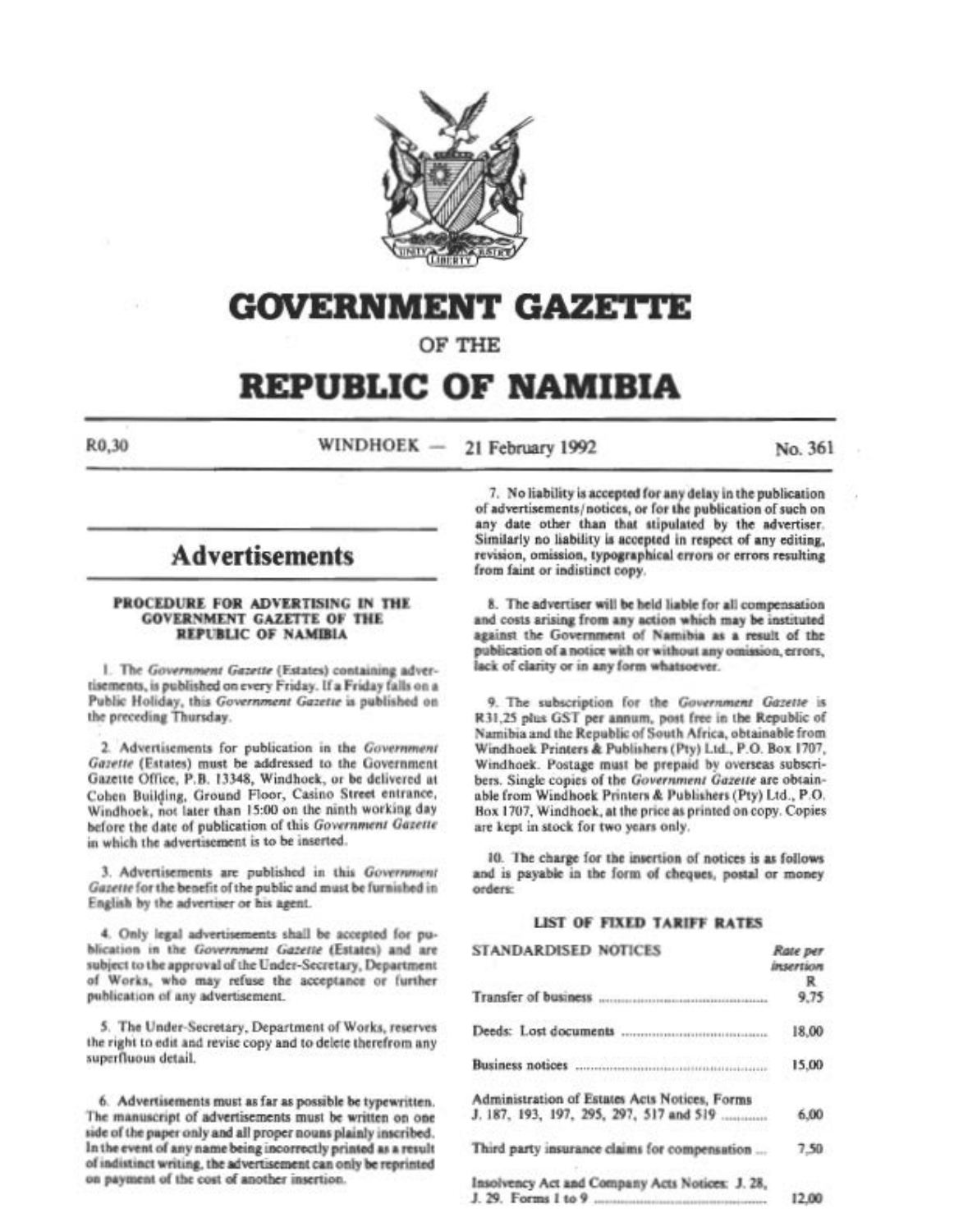90,00

 $J.B. -$  Forms 2 and  $6 -$  additional statements according to word count table, added to the basic traffic.

Change of name (two insertions) ....................... .

| Naturalisation notices (including a reprint for the                                                                                                   | 6,00   |
|-------------------------------------------------------------------------------------------------------------------------------------------------------|--------|
| Unclaimed moneys $-$ only in the Government<br>Gazette, closing date 15 January (per entry of                                                         | 2,50   |
|                                                                                                                                                       | 15,00  |
|                                                                                                                                                       | 6,00   |
| NON-STANDARDISED NOTICES                                                                                                                              |        |
| Company notices:                                                                                                                                      | R      |
| Short notices: Meetings, resolutions, offers of<br>compromise, conversions of companies, voluntary<br>windings-up, et.: closing of members' registers |        |
| for transfer and/or declarations of dividends                                                                                                         | 33,00  |
| Declaration of dividends with profit statements,                                                                                                      | 75,00  |
| Long notices: Transfers, changes in respect of<br>shares or capital, redemptions, resolutions, volun-                                                 | 100.00 |

|                                                   | 33,00  |
|---------------------------------------------------|--------|
| Liquidators' and other appointees' notices        | 21,00  |
| SALES IN EXECUTION AND OTHER PUBLIC SALES:        |        |
|                                                   | 54.00  |
| Public auctions, sales and tenders:               |        |
|                                                   | 18.00  |
|                                                   | 45,00  |
|                                                   | 69,00  |
| <b>ORDERS OF THE COURT:</b>                       |        |
| Provisional and final liquidations or sequestra-  |        |
| tions                                             | 42,00  |
| Reduction or change in capital mergers, offers of |        |
|                                                   | 100.00 |
| Judical managements, curator bonis and similar    |        |
|                                                   | 100,00 |
|                                                   | 12,00  |
| Supersession and discharge of petitions (J. 158)  | 12,00  |

11. The charge, for the insertion of advertisements other than the notices mentioned in paragraph 10 is at the rate of R2,50 per em double column. (Fractions of a em must be calculated as a em).

12. No advertisements shall be inserted unless the charge is prepaid. Cheques, drafts, postal or money orders must be made payable to the Under-Secretary, Department of Works, Private Bag 13348, Windhoek.

#### FORM J 187

#### LIQUIDATION AND DISTRIBUTION ACCOUNTS IN DECEASED ESTATES LYING FOR INSPECTION

In terms of section 35(5) of Act 66 of 1965, notice is hereby given that copies of the liquidation and distribution accounts (first and final, *unless otherwise stated)* in the estates specified below will be open for the inspection of all persons interested therein for a period of 21 days (or shorter or longer if *specially stated)* from the date specified or from the date of publication hereof, whichever may be the later, and at the offices of the Master and Magistrates as stated.

Should no objection thereto be lodged with the Master concerned during the specified period, the executors will proceed to make payments in accordance with the accounts.

559/91 STEYTLER Charlie, 340227 08 0012 3, Erf 3794, Khomasdal. Hendrina Katriena Steytler (born Diergaardt). Windhoek. F.M. Oehl-Trust, P.O. Box 133, Windhoek.

517/91 LUBOWSKI Gisela Johanna, 290724 01 0012 8, 41 Pasteur Street, Windhoek. Windhoek. F.M. Oehl-Trust, P.O. Box 133, Windhoek.

552/91 HORN Jacobus Oostewalt, 610126 01 0034 8, Interkaap-Mainliner, Windhoek. Windhoek. F.M. Oehl-Trust, P.O. Box 133, Windhoek.

483/91 COETZEE Paul Jacobus, 460515 08 0042 9, Erf 3503, Khomasdal. Maria Coetzee. Windhoek. F.M. Oehl-Trust, P.O. Box 133, Windhoek.

490/91 GROBBELAAR Louis Hendrik, 650403 01 0047 8, City Centre Real Estate, Windhoek. Windhoek. F.M. Oehl-Trust, P.O. Box 133, Windhoek.

101/91 VRIES (née Adams) Rachel Susanna, 411230 08 0011 1, Erf No. 2423, P.J. Phore Avenue, Khomasdal, Windhoek. Windhoek. Hendrik Gerhardus Theron, Van Wyngaardt, Kock, Vander Westhuizen, Du Toit & Partners, P.O. Box 3146, Windhoek.

250/91 VON ALVENSLEBEN Albrecht Karl Joachim, I November 1925, Norten-Hardenberg, Germany. Windhoek. Standard Bank Namibia Ltd., (Registered Bank), Trustee Branch, P.O. Box 2164, Windhoek.

446/91 ESTERHUIZEN Clarence, 680406 08 0025 4, P.O. Box 1301, Windhoek. First and Final. Windhoek, Windhoek. U. Griittemeyer, P.O. Box 790, Windhoek.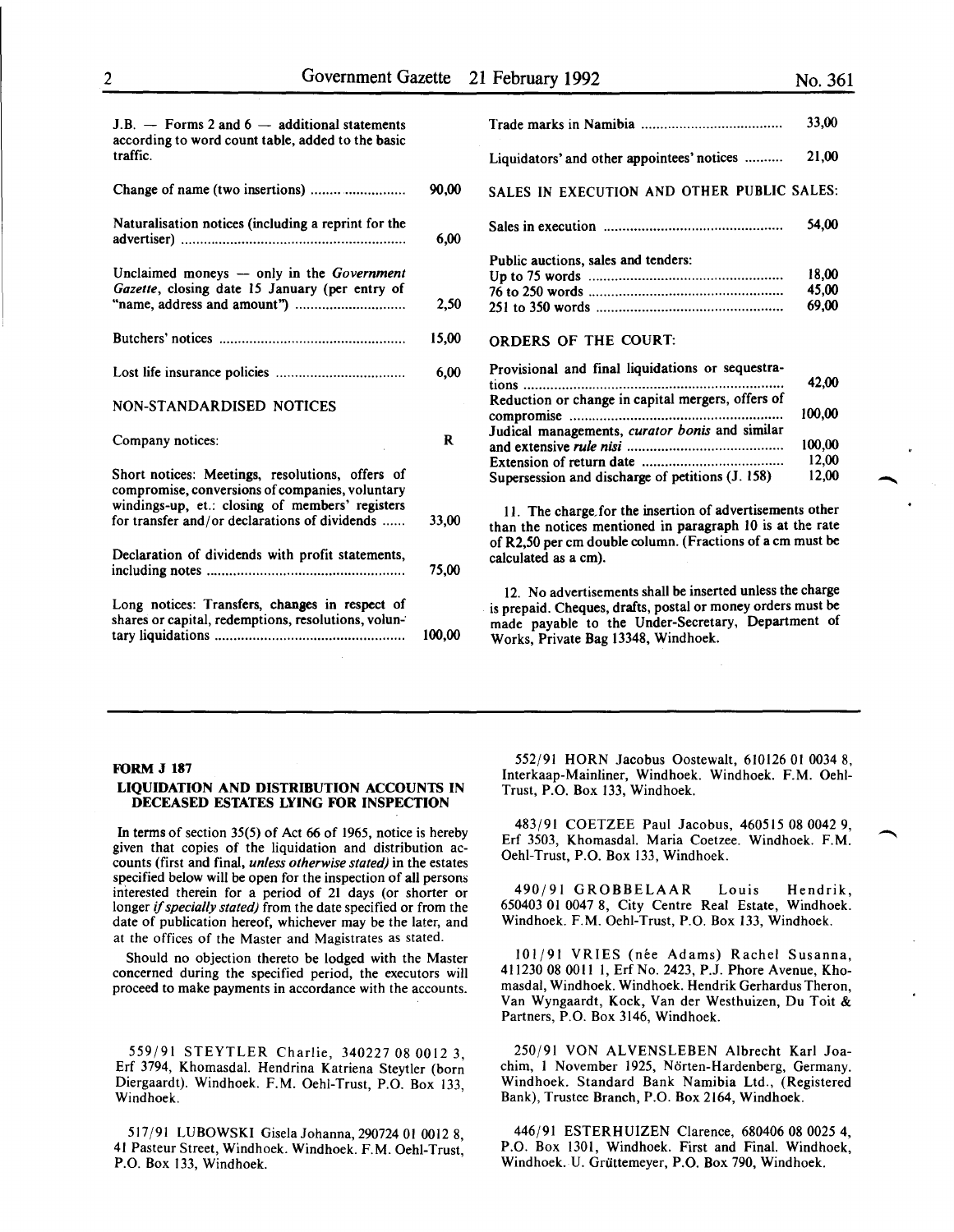443/91 MOLLER (previously Koen, born Cilliers) Ella Sophie, 220824 01 0007 1, Keetmanshoop. Keetmanshoop, Windhoek. Standard Bank Namibia Ltd., (Registered Bank), Trustee Branch, P.O. Box 2164, Windhoek.

520/91 MERZ Anna Margareta (Margarethe/Margaretha/Margarete), 050313 01 0001 4, Swakopmund. Supplementary. Swakopmund, Windhoek. Standard Bank Namibia Ltd., (Registered Bank), Trustee Branch, P.O. Box 2164, Windhoek.

504/91 SMITH John Robert, 460524 01 0013 6, Windhoek. Ester Smith, 461212 01 0060 2. Windhoek. Standard Bank Namibia Ltd., (Registered Bank), Trustee Branch, P.O. Box 2164, Windhoek.

514/91 PIETERSE Abraham Johannes, 590912 01 0071 5, No. 34 Schlettwein Street, Pionierspark, Windhoek. Elma Pieterse, 620908 01 0016 l. Windhoek, Windhoek. Bank Windhoek Ltd., (Estate and Trust Department), P.O. Box 15, Windhoek.

285/91 CRAFFORD Dirk Johannes, 071228 01 0002 I, Mariental. Widower. Mariental, Windhoek. First National Trust, P.O. Box 448, Windhoek.

#### FORM J 193

 $\overline{\phantom{a}}$ 

#### NOTICE 10 CREDITORS IN DECEASED ESTATES

All persons having claims against the estates mentioned below are hereby called upon to lodge their claims with the executors concerned, whithin 30 days (or otherwise as indicated) calculated from the date of publication hereof. The information is given in the following order: Estate number, surname and christian names, date of birth, identity number, last address, date of death; surviving spouse's names, surname, date of birth and identity number; name and address of executor or authorised agent, period allowed for lodgement of *claims* if *other than 30 days.* 

489/91 LORENZ (born Majiedt) Katrina, Windhoek, 24 January 1932, 320124 08 0010 3, No. *55* Brocker Hoff Avenue, Tamariskia, Swakopmund, 22 September 1991. Mr. Hendrik Gerhardus Theron, Van Wyngaardt, Kock, Van der Westhuizen, Du Toit & Partners, (Agent for Executrix), P.O. Box 3146, Windhoek.

396/91 STUIBLE Erich Leonhard, Windhoek, 24 January 1909, No. 15 Friedrich-Herschel Street, 8000 München, Germany, 1 May 1983. C.H. Scriba, c/o Engling, Stritter and Partners, P.O. Box 43, Windhoek.

13/92 KROHNE Edward, Windhoek, l November 1941,411101 08 0016 6, Windhoekweg, House 131, Krohnlein, Keetmanshoop, 2 October 1991. Elizabeth Magritha Krohne, 15 May 1946,460515 00 1720 2. Bank Windhoek Ltd., (Estate and Trust Department), P.O. Box 15, Windhoek.

VAN ZYL (born Briedenhann) Louisa Charlotte, 25 April 1933, 330425 00 0900 1, No. 298 Atlantic Street, Hentiesbaai, 20January 1992. S.A. van Zyl, P.O. Box 1677 Windhoek.

COETZEE Sybrand Abram, Windhoek, 26 May 1952, 520526 01 0011 9, Farm Nuichas, Bethanie, 13 January 1992. Bank Windhoek Ltd., (Estate and Trust Department), P.O. Box 15, Windhoek.

FORM 4

# LIQUIDATION ACCOUNTS AND PLANS OF DISTRIBUTION OR CONTRIBUTION IN SEQUESTRATED ESTATES OR COMPANIES BEING WOUND UP

Pursuant to section 108(2) of the Insolvency Act, 1936, section 136(2) of the Companies Act, 1926, and section 406(3) of the Companies Act, 1973, notice is hereby given contribution in the estates or the companies mentioned below will lie open for inspection by creditors or contributories at the offices of the Master and the Magistrates stated therein, for a period of 14 days, or for such a period as stated therein, from the dates mentioned below or from the date of publication hereof, whichever may be the later date.

Wl8/90 Insolvent Estate J.G. Fourie. Second and Final Liquidation and Distribution Account. At the office of the Master of the High Court, Windhoek, and the Magistrate, Magistrate's Office Swakopmund, for a period of 14 days as from the 21st February 1992. I.R. McLaren, Trustee, Investment Trust Co. (Pty) Ltd., P.O. Box 21204, Windhoek.

284/89 Estate Late Philip Ment. First and Final Liquidation and Distribution Account. Master's Office, Windhoek, Magistrate's Office, Windhoek. Ashersons, P.O. Box 2219, Cape Town, 8000.

W17/91 Nambel (Proprietary) Limited (in voluntary liquidation). First and Final Liquidation and Distribution Account. At the offices of the Master of the High Court, Windhoek, for a period of 14 days from the 21st day of February 1992. W.P.V. Oosthuizen, KPMG Peat Marwick Namibia, P.O. Box 30, Windhoek.

W25/91 Westies Minerale (Eiendoms) Beperk, in Voluntary Liquidation. Liquidator's Liquidation, Distribution and Contribution Account. Master's Office, Windhoek. M.F. Fehrsen, P.O. Box 2558, Windhoek.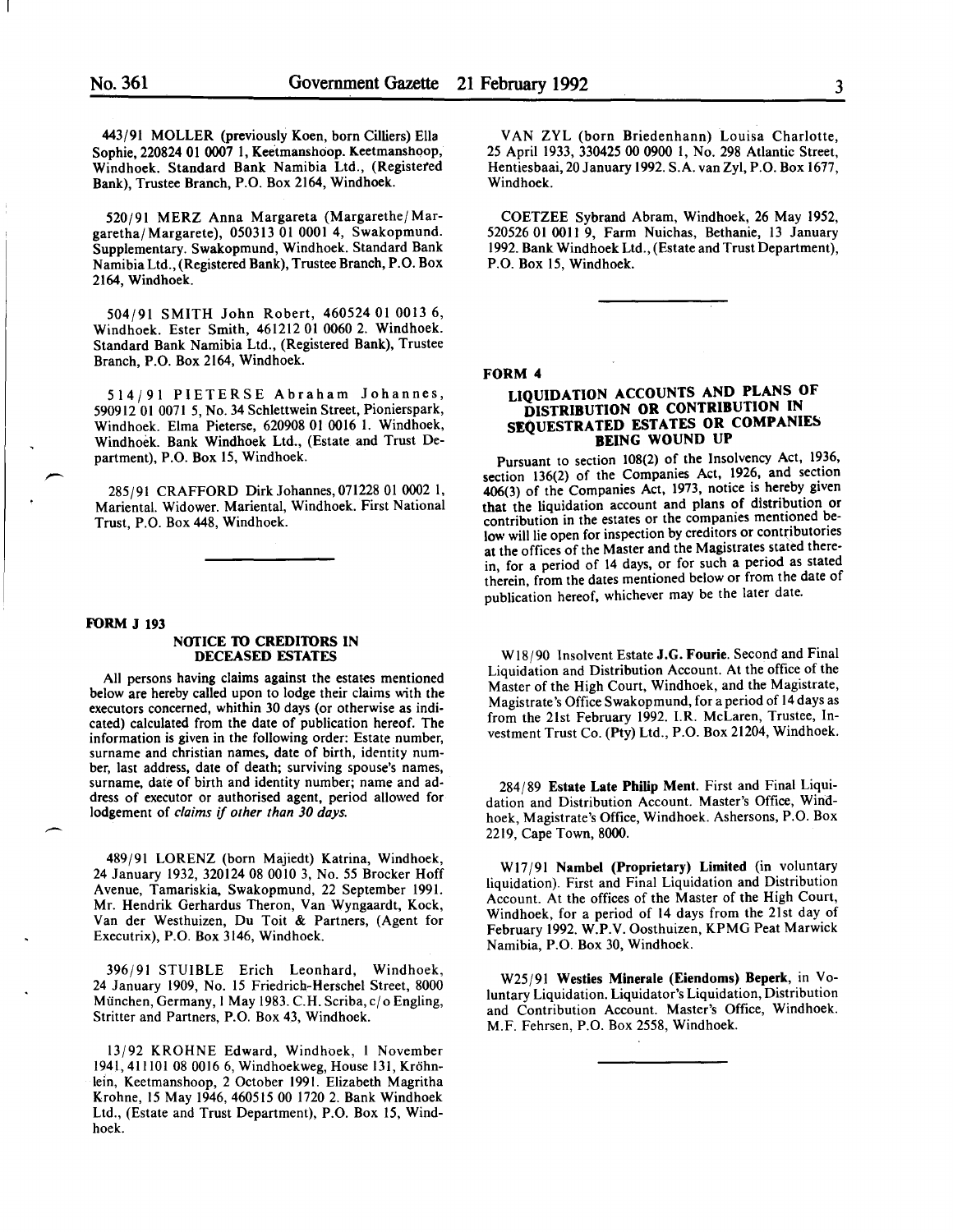FORM 2

### MEETING OF CREDITORS IN SEQUESTRATED ESTATES OR COMPANIES BEING WOUND UP

Pursuant to section 41 and 42 of the Insolvency Act, 1936, section 179 and 182 of the Companies Act, 1926, and section 339 and 366 of the Companies Act, 1973, notice is hereby given that a meeting of creditors will be held in the sequestrated estate or companies being wound up mentioned below, indicating the number of estate/company: the name and description of estate/company; the date, hour and place of meeting and the purpose of meeting.

Meetings in a place in which there is a Master's Office, will be held before the Master; elsewhere they will be held before the Magistrate.

W19/91 Insolvent Estate Lisbon Self Service. 11 March 1992 at 10:00 at the office of the Master of the High Court. Special Meeting - proof of further claims. I.R. McLaren, Trustee, Investment Trust Co. (Pty) Ltd., P.O. Box 21204, Windhoek.

## IN THE HIGH COURT OF NAMIBIA

WINDHOEK, FRIDAY 7TH FEBRUARY 1992 BEFORE THE HONOURABLE MR. JUSTICE HANNAH

In the matter between:

HESTER ALETTA ELIZABETH VAN DER MERWE and WILLEM DE VRIES VAN DER MERWE Applicant Respondent

Upon the Motion of Mr. Botes, Counsel for the Applicant. and upon reading the Notice of Motion and other documents filed of record:

# IT IS ORDERED

That. the Estate of the said WILLEM DE VRIES VAN DER MERWE be and is hereby placed under Provisional Sequestration in the hands of the Master of this Court and that a Rule *nisi* issue calling upon the said Respondent to appear and to show cause, if any, in this Court on the 28th February 1992, at 10:00, why a final Sequestration should not be made against his Estate.

BY ORDER OF THE COURT

REGISTRAR

# FOR THE USE OF CHILDREN BETWEEN 10 YEARS AND 21 YEARS

#### THE ALIENS ACT, 1937 NOTICE OF INTENTION OF CHANGE OF SURNAME

I MARTHINUS CHRISTOFFEL BERNARD SMIT, a minor child, residing at No. 3 Henckert Street, Pionierspark, Windhoek, intend applying to the Minister of Civic Affairs for authority, under section 9 of the Aliens Act, 1937, to assume the surname of MOENS for the reason that since I was one year old, I have known Remy Moens to be my father who is the husband of my mother. I know Remy Moens as my father, yet I have a different surname to both him and my mother. I have very little contact with my natural father. My natural father has no objection to my application for change of name.

I previously bore the name SMIT.

I am being assisted in this application by my mother EM-MARENCIA FREDRIKA MOENS born Van Zyl.

Any person who objects to my assumption of the said surname of MOENS should as soon as may be lodge his/her objection in writing, with a statement of his/her reasons therefor, with the Magistrate of Windhoek.

SIGNED: B. SMIT

DATED: 13th December 1991.

COUNTERSIGNED: E. MOENS

DATED: 13th December 1991.

# NOTICE OF TRANSFER OF BUSINESS

BE PLEASED TO TAKE NOTICE that Application will be made 14 (fourteen) days after publication of this notice to the Licencing Court at Windhoek for the transfer of a General Dealer's Licence (General Dealer Retail as well as Restaurant Take-Away) held by P.A. THONEN who trades under the name and style of HAX SNAX on Erf 1503, Independence Avenue, Windhoek, to S.J. GRO-**BLER** who will continue to carry on trading under the same name and premises above referred to.

This publication shall also serve as notice being given in terms of Section 34 of the Insolvency Act of 1936.

P.F. KOEP & COMPANY ATTORNEYS FOR APPLICANT First Floor, Acme Corner Kasino Street P.O. Box 3516 Windhoek

-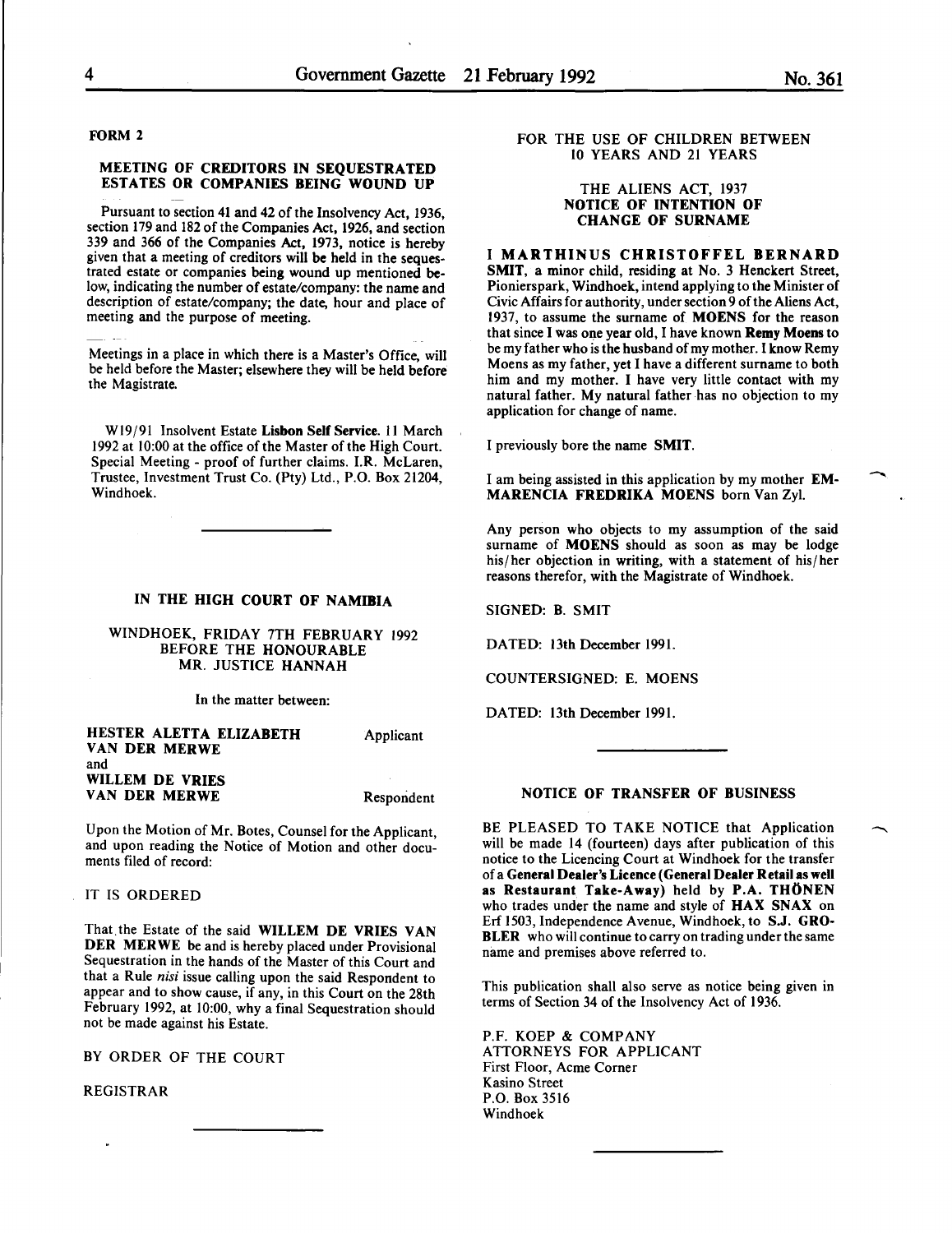| HELD AT WINDHOEK                   | <b>CASE NO.: 1479/91</b> | HELD AT WINDHOEK            | <b>CASE NO.: 1755/91</b> |
|------------------------------------|--------------------------|-----------------------------|--------------------------|
| In the matter between              |                          | In the matter between       |                          |
| <b>SWA BUILDING SOCIETY</b><br>and | <b>Plaintiff</b>         | SWA BUILDING SOCIETY<br>and | <b>Plaintiff</b>         |
| <b>GETRUDE CHRISTENE REYNEKE</b>   | Defendant                | <b>MANFRIED TJIHO</b>       | Defendant                |

## NOTICE OF SALE IN EXECUTION

In execution of a Judgement granted by the above Honourable Court, the following property will be sold by public auction by the Court Messenger for the district of Windhoek on Wednesday, the lith day of March 1992, at 14:00, at Erf No. 1224, Windhoek Township.

|   | <b>CERTAIN</b> | Erf No. 1224, Windhoek Township;                              |
|---|----------------|---------------------------------------------------------------|
| ∼ | <b>SITUATE</b> | In the Municipality of Windhoek<br>Registration Division "K"; |

with all improvements thereon.

# CONDITIONS OF SALE:

- I. The Sale is subject to the provisions of the Magistrate's Court Act No. 32 of 1944, as amended, and the property will be sold "voetstoots" according to the existing title deed.
- 2. One-tenth of the purchase price shall be payable immediately after the Sale in cash, the balance together with interest thereon at 21% against transfer, which transfer shall be given without delay.
- 3. With improvements on the property although no warranty is given in this regard.
- 4. The complete Conditions of Sale will be read out at the time of the sale, and may be inspected beforehand at the offices of the Court Messenger, the SWA Building Society and Plaintiffs attorneys at Windhoek.

(Sgd.) E.H. PFEIFER FISHER, QUARMBY & PFEIFER ATTORNEYS FOR PLAINTIFF 2nd Floor SWABS Building Post Street P.O. Box 37 Windhoek

-

# IN THE MAGISTRATE'S COURT OF WINDHOEK

| <b>Plaintiff</b> |
|------------------|
|                  |
| Defendant        |
|                  |

#### NOTICE OF SALE IN EXECUTION

In execution of a Judgement granted by the above Honourable Court, the following property will be sold by public auction by the Court Messenger for the district of Windhoek on Wednesday, the lith day of March 1992, at li:OO, at Erf No. 823 (A Portion of Erf No. 199), Wanaheda, Windhoek Township.

| <b>CERTAIN</b> | Erf No. $823(A$ Portion of Erf No. 199)<br>Wanaheda Township, Windhoek; |  |  |
|----------------|-------------------------------------------------------------------------|--|--|
| <b>SITUATE</b> | In the Municipality of Windhoek<br>Registration Division "K".           |  |  |

with all improvements thereon.

CONDITIONS OF SALE:

- I. The Sale is subject to the provisions of the Magistrate's Court Act No. 32 of 1944, as amended, and the property will be sold "voetstoots" according to the existing title deed.
- 2. One-tenth of the purchase price shall be payable immediately after the Sale in cash, the balance together with interest thereon at 21% against transfer, which transfer shall be given without delay.
- 3. With improvements on the property although no warranty is given in this regard.
- 4. The complete Conditions of Sale will be read out at the time of the sale, and may be inspected beforehand at the offices of the Court Messenger, the SWA Building Society and Plaintiffs attorneys at Windhoek.

(Sgd.) E.H. PFEIFER FISHER, QUARMBY & PFEIFER ATTORNEYS FOR PLAINTIFF 2nd Floor SWABS Building Post Street P.O. Box 37 Windhoek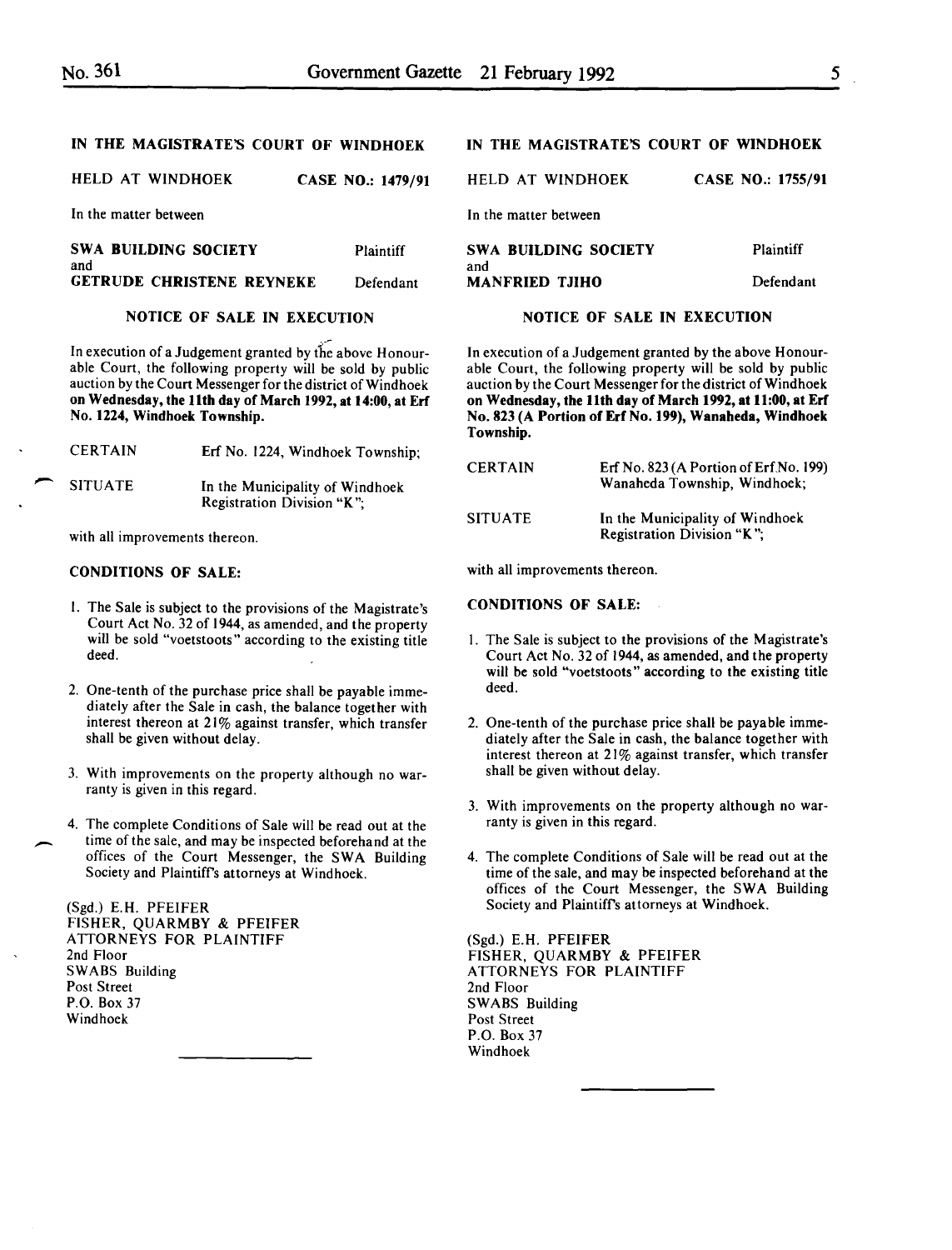# IN THE MAGISTRATE'S COURT OF WINDHOEK

HELD AT WINDHOEK CASE NO.: 3600/91

In the matter between

SWA BUILDING SOCIETY Plaintiff and GIDEON PETRUS OPPERMAN Defendant

# NOTICE OF SALE IN EXECUTION

In execution of a Judgement granted by the above Honourable Court, the following property will be sold by public auction by the Court Messenger for the District of Windhoek on Wednesday, the 11th day of March 1992, at 10:00, at Erf No. 1348, (A Remaining Extent of Erf 1479), Hochlandpark Township.

| <b>CERTAIN</b> | Erf No. 1348, (A Remaining Extent<br>of Erf 1479), Hochlandpark Town-<br>ship. |
|----------------|--------------------------------------------------------------------------------|
| SITUATE        | In the Municipality of Windhoek<br>Registration Division "K";                  |

with all improvements thereon.

### CONDITIONS OF SALE:

- I. The Sale is subject to the provisions of the Magistrate's Court Act No. 32 of 1944, as amended, and the property will be sold "voetstoots" according to the existing title deed.
- 2. One-tenth of the purchase price shall be payable immediately after the Sale in cash, the balance together with interest thereon at 20% against transfer, which transfer shall be given without delay.
- 3. With improvements on the property although no warranty is given in this regard.
- 4. The complete Conditions of Sale will be read out at the time of the sale, and may be inspected beforehand at the offices of the Court Messenger, the SWA Building Society and Plaintiffs attorneys at Windhoek.

(Sgd.} E.H. PFEIFER FISHER, QUARMBY & PFEIFER ATTORNEYS FOR PLAINTIFF 2nd Floor SWABS Building Post Street P.O. Box 37 Windhoek

## NOTICE OF TRANSFER OF BUSINESS LICENCE

Kindly take notice that application will be made at the next sitting of the Licencing Court, Otjiwarongo, for the transfer of the General Dealer, Tobacco (Retail), Mineral Water, Fresh Produce and Restaurant Licences held by WILLEM HANEKOM who trades under the name of HAMBURGER HUT at Erf 1591, Otjiwarongo, to ANDRIES JACOBUS ROSSOUW who will also trade under the name HAMBURGER HUT on the same erffor his own account.

DATED at OTJIW ARONGO this 4th day of February 1992.

(Sgd.) P.W. GREEFF VAN DER WESTHUIZEN & GREEFF Voortrekker Street P.O. Box 47 Otjiwarongo

# NOTICE OF TRANSFER OF BUSINESS LICENCE

Kindly take notice that application will be made at the next sitting of the Licencing Court, Otjiwarongo, for the transfer of the Bakery, Restaurant, Tobacco (Retail) and Fresh Produce Licences held by OTTO CARSTENSEN who trades under the name of DAMPFBACKEREI CAR-STENSEN at Erven no's 958 and 28, Otjiwarongo, to PETER FRIEDRICH JOSEF KIENITZ who will also trade under the name DAMPFBÄCKEREI CARSTEN-SEN on the same erven for his own account.

DATED at OTJIWARONGO this 4th day of February 1992.

(Sgd.) P.W. GREEFF VAN DER WESTHUIZEN & GREEFF Voortrekker Street P.O. Box 47 Otjiwarongo

# **NOTICE**

#### A. BENSELER & COMPANY (PROPRIETARY) LIMITED (IN VOLUNTARY LIQUIDATION)

Notice is hereby given pursuant to Section 356(b) of the Companies Act 1973 that at an extraordinary general meeting of the shareholders held on the 3rd January 1992, 1t was resolved as a special resolution that the company be wound up voluntarily as a members' voluntary winding up and that MR. MARK FREDERICK FEHRSEN of A. NEUHAUS & CO. be appointed as Liquidator without providing any security whatsoever to the Master of the Supreme Court, Windhoek, for the due performance of his duty in terms of the provisions of the Compames Act.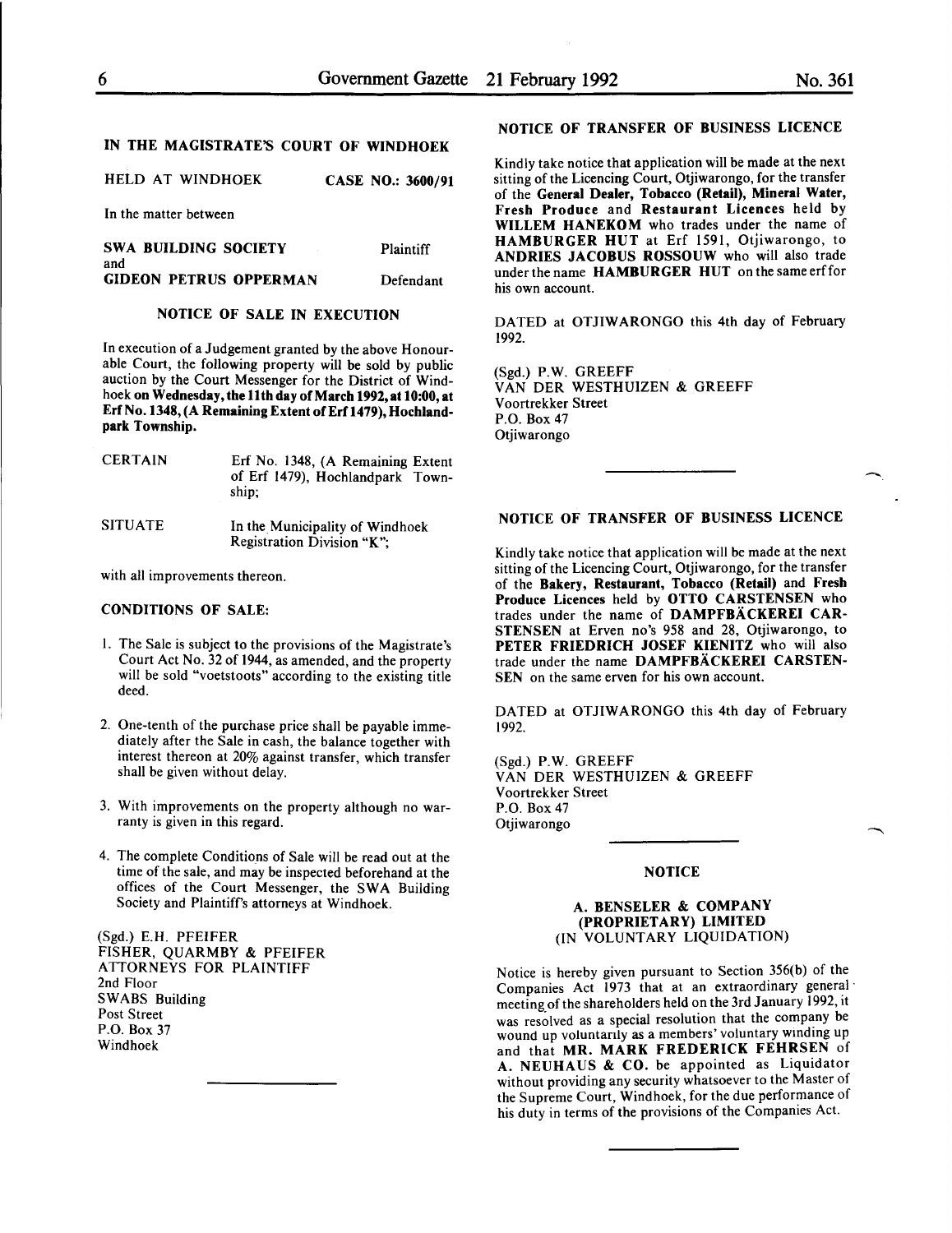In the matter between:

| <b>DISTILLERS CORPORATION</b><br>(NAMIBIA) LIMITED | <b>Plaintiff</b> |
|----------------------------------------------------|------------------|
| and<br>DROP INN BOTTLE STORE                       | Defendant        |

# NOTICE OF SALE IN EXECUTION OF IMMOVABLE PROPERTY

In execution of a Judgement of the above Honourable Court in the abovementioned suit, a sale will be held on Saturday the 7th of March 1992, at 10:00, at the Magistrate's Court, Rehoboth of the undermentioned immovable property of the Defendant:

| CERTAIN |  |  |  | Erf 86, Blok B, Rehoboth Township; |
|---------|--|--|--|------------------------------------|
|---------|--|--|--|------------------------------------|

**SITUATED** In the Township of Rehoboth;

MEASURING I 285 (One Two Eight Five) square metres;

HELD BY Deed of Transfer B86.

The property shall be sold by the Deputy Sheriff of Rehoboth, subject to the Conditions of Sale that may be inspected by the Offices of the Deputy Sheriff, to the highest bidder on the auction with a reserve price of R 189 203,39 (ONE HUNDRED AND EIGHTY-NINE THOU-SAND AND TWO HUNDRED AND THREE RAND AND THIRTY-NINE CENTS).

10% of the purchase price to be paid in cash on the date of the sale, the balance to be paid against transfer, to be secured by a Bank or Building society or other acceptable guarantee to be furnished to the Deputy Sheriff within 14 days after the date of sale.

The full conditions of the sale will be read out by the Deputy Sheriff on the day of the sale but may be inspected at any time prior to the sale at the offices of the Deputy Sheriff or at the offices of the Plaintiffs Attorneys.

DATED at WINDHOEK this 21st day of January 1992.

P.F. KOEP P.F. KOEP & COMPANY ATTORNEYS FOR PLAINTIFF 1st Floor, Acme Corner Kasino Street Windhoek

#### APPLICATION TO AMEND SPECIFICATION

We, IMPERIAL CHEMICAL INDUSTRIES PLC seek leave to amend by way of amendment the specification of Letters Patent No. 88/0058 of 1988 for an invention entitled "Coatings".

A copy of the original specification, showing in red ink the proposed amendment is now open to public inspection at the Patent Office.

A notice of opposition (on Patents Form No. 17) must be lodged at the Patents Office within three months from the date of the first advertisement hereof.

B.C. SCHUTTE REGISTRAR

# NOTICE OF TRANSFER OF BUSINESS

NOTICE is hereby given that application will be made at the Sitting of the Licencing Court on 8 April 1992, at Windhoek, for the transfer of the Hawker's Licence held by DANIEL KARAKOHE, who trades under the name and style of KONDA NGUNO TAKE-AWAY to ALBER-TINE KAVARI who will continue to trade under the same name for her own account and on the same premises situated on Erf 229, Okuriangava, Ongava Street, Katutura, Windhoek.

This publication shall also serve as notice being given in terms of Section 34 of the Insolvency Act of 1936.

DATED at WINDHOEK this 10th day of February 1992.

FISHER, QUARMBY & PFEIFER ATTORNEYS FOR APPLICANT P.O. Box 37 Windhoek